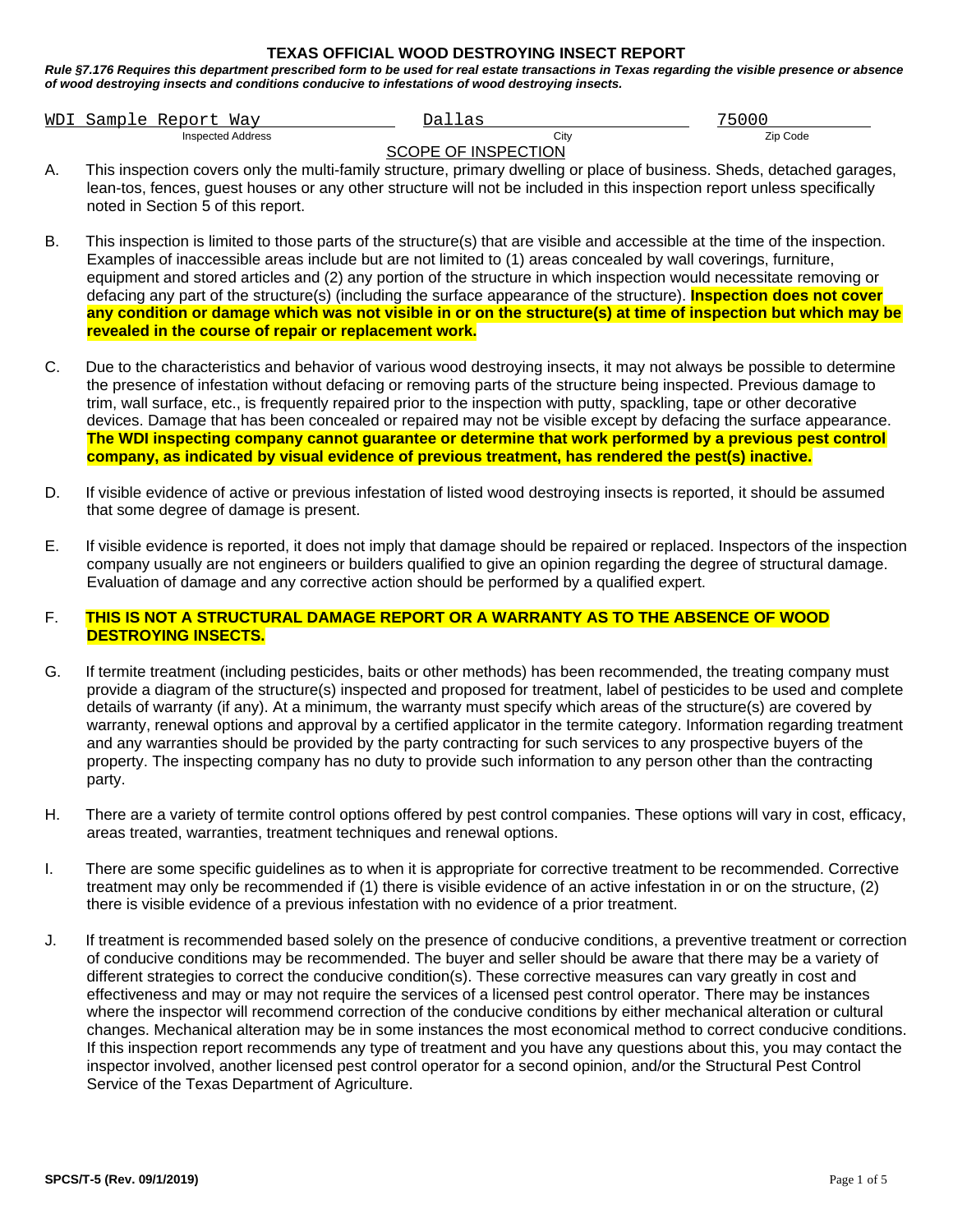| <u>WDI Sample Report Way</u>                                                                                                                                                                                                                                                                              |                                                                                                                 |                                   |                                                       | Dallas                                |                       |   |                                                                                       |                    | 75000                                   |                   |             |
|-----------------------------------------------------------------------------------------------------------------------------------------------------------------------------------------------------------------------------------------------------------------------------------------------------------|-----------------------------------------------------------------------------------------------------------------|-----------------------------------|-------------------------------------------------------|---------------------------------------|-----------------------|---|---------------------------------------------------------------------------------------|--------------------|-----------------------------------------|-------------------|-------------|
| <b>Inspected Address</b>                                                                                                                                                                                                                                                                                  |                                                                                                                 |                                   |                                                       | City                                  |                       |   |                                                                                       |                    | Zip Code                                |                   |             |
| 1A. House Inspection Services, PLLC.<br>Name of Inspection Company                                                                                                                                                                                                                                        |                                                                                                                 |                                   |                                                       | 1B. TREC #9986,                       |                       |   | SPCS #559963<br><b>SPCS Business License Number</b>                                   |                    |                                         |                   |             |
| 1C. PO Box 117773                                                                                                                                                                                                                                                                                         |                                                                                                                 | Carrollton                        |                                                       | TХ                                    |                       |   | 75011                                                                                 |                    |                                         | 214) 243-5676     |             |
| Address of Inspection Company                                                                                                                                                                                                                                                                             |                                                                                                                 |                                   | City                                                  | <b>State</b>                          |                       |   | Zip                                                                                   |                    |                                         | Telephone No.     |             |
| 1D. Greg House                                                                                                                                                                                                                                                                                            |                                                                                                                 |                                   |                                                       |                                       | 1E.                   |   | <b>Certified Applicator</b>                                                           |                    | ⊻                                       |                   | (check one) |
| Name of Inspector (Please Print)                                                                                                                                                                                                                                                                          |                                                                                                                 |                                   |                                                       |                                       |                       |   | Technician                                                                            |                    | П                                       |                   |             |
| 1F. Tuesday, February 16, 2021                                                                                                                                                                                                                                                                            |                                                                                                                 |                                   |                                                       |                                       |                       |   |                                                                                       |                    |                                         |                   |             |
| <b>Inspection Date</b>                                                                                                                                                                                                                                                                                    |                                                                                                                 |                                   |                                                       |                                       |                       |   |                                                                                       |                    |                                         |                   |             |
| 2.WDI Sample Report                                                                                                                                                                                                                                                                                       |                                                                                                                 |                                   | the control of the control of the control of          |                                       |                       |   | Seller $\Box$ Agent $\Box$ Buyer $\boxtimes$ Management Co. $\Box$ Other $\Box$ _____ |                    |                                         |                   |             |
|                                                                                                                                                                                                                                                                                                           | Name of Person Purchasing Inspection                                                                            |                                   |                                                       |                                       |                       |   |                                                                                       |                    |                                         |                   |             |
| 3. Unknown                                                                                                                                                                                                                                                                                                |                                                                                                                 |                                   |                                                       |                                       |                       |   |                                                                                       |                    |                                         |                   |             |
| Owner/Seller<br>4. REPORT FORWARDED TO:                                                                                                                                                                                                                                                                   |                                                                                                                 | Title Company or Mortgagee $\Box$ |                                                       | Purchaser of Service L                |                       |   | Seller L                                                                              |                    | Agent $\boxtimes$                       | Buyer $\boxtimes$ |             |
|                                                                                                                                                                                                                                                                                                           | (Under the Structural Pest Control regulations only the purchaser of the service is required to receive a copy) |                                   |                                                       |                                       |                       |   |                                                                                       |                    |                                         |                   |             |
| The structure(s) listed below were inspected in accordance with the official inspection procedures adopted by the Texas Structural Pest Control Service. This report is made subject                                                                                                                      |                                                                                                                 |                                   |                                                       |                                       |                       |   |                                                                                       |                    |                                         |                   |             |
| to the conditions listed under the Scope of Inspection. A diagram must be attached including all structures inspected.<br>5A. Single Story, Slab, Occupied, Single Family Residence, Enclosed Garage                                                                                                      |                                                                                                                 |                                   |                                                       |                                       |                       |   |                                                                                       |                    |                                         |                   |             |
| List structure(s) inspected that may include residence, detached garages and other structures on the property. (Refer to Part A, Scope of Inspection)                                                                                                                                                     |                                                                                                                 |                                   |                                                       |                                       |                       |   |                                                                                       |                    |                                         |                   |             |
| 5B. Type of Construction:                                                                                                                                                                                                                                                                                 |                                                                                                                 |                                   |                                                       |                                       |                       |   |                                                                                       |                    |                                         |                   |             |
|                                                                                                                                                                                                                                                                                                           |                                                                                                                 |                                   |                                                       |                                       |                       |   |                                                                                       |                    |                                         |                   |             |
|                                                                                                                                                                                                                                                                                                           |                                                                                                                 |                                   |                                                       |                                       |                       |   |                                                                                       |                    |                                         |                   |             |
| Roof:                                                                                                                                                                                                                                                                                                     | Composition $\boxtimes$ Wood Shingle $\Box$ Metal $\Box$ Tile $\Box$ Other                                      |                                   |                                                       |                                       |                       |   |                                                                                       |                    |                                         |                   |             |
| 6A. This company has treated or is treating the structure for the following wood destroying insects: $\underline{\mathsf{N}/\mathsf{A}}$                                                                                                                                                                  |                                                                                                                 |                                   |                                                       |                                       |                       |   |                                                                                       |                    |                                         |                   |             |
| If treating for subterranean termites, the treatment was:                                                                                                                                                                                                                                                 |                                                                                                                 |                                   | Partial                                               |                                       | Spot                  |   | Bait                                                                                  | □                  | Other                                   | □                 |             |
| If treating for drywood termites or related insets, the treatment was:                                                                                                                                                                                                                                    |                                                                                                                 |                                   | Full                                                  |                                       | Limited               | ப |                                                                                       |                    |                                         |                   |             |
| 6в. <u>N/A</u>                                                                                                                                                                                                                                                                                            |                                                                                                                 |                                   | N/A                                                   |                                       |                       |   | N/A                                                                                   |                    |                                         |                   |             |
| Date of Treatment by Inspecting Company                                                                                                                                                                                                                                                                   |                                                                                                                 |                                   |                                                       | Common Name of Insect                 |                       |   |                                                                                       |                    | Name of Pesticide, Bait or Other Method |                   |             |
| This company has a contract or warranty in effect for control of the following wood destroying insects:                                                                                                                                                                                                   |                                                                                                                 |                                   |                                                       |                                       |                       |   |                                                                                       |                    |                                         |                   |             |
| Yes $\Box$                                                                                                                                                                                                                                                                                                | No M<br>If "Yes", copy(ies) of warranty and treatment diagram must be attached.                                 | List Insects: N/A                 |                                                       |                                       |                       |   |                                                                                       |                    |                                         |                   |             |
|                                                                                                                                                                                                                                                                                                           |                                                                                                                 |                                   |                                                       |                                       |                       |   |                                                                                       |                    |                                         |                   |             |
| Neither I nor the company for which I am acting have had, presently have, or contemplate having any interest in the purchase of sale of this property. I do further state that neither I<br>nor the company for which I am acting is associate in any way with any party to this real estate transaction. |                                                                                                                 |                                   |                                                       |                                       |                       |   |                                                                                       |                    |                                         |                   |             |
| Signatures:                                                                                                                                                                                                                                                                                               |                                                                                                                 |                                   |                                                       |                                       |                       |   |                                                                                       |                    |                                         |                   |             |
| 7A. Greg House, Certified Applicator #559963<br>Inspector (Technician or Certified Applicator Name and License Number)                                                                                                                                                                                    |                                                                                                                 |                                   |                                                       |                                       |                       |   |                                                                                       |                    |                                         |                   |             |
|                                                                                                                                                                                                                                                                                                           |                                                                                                                 |                                   |                                                       |                                       |                       |   |                                                                                       |                    |                                         |                   |             |
| <b>Others Present:</b>                                                                                                                                                                                                                                                                                    |                                                                                                                 |                                   |                                                       |                                       |                       |   |                                                                                       |                    |                                         |                   |             |
| 7в. <u>N/A</u><br>Apprentices, Technicians, or Certified Applicators (Names) and Registration/License Number(s)                                                                                                                                                                                           |                                                                                                                 |                                   |                                                       |                                       |                       |   |                                                                                       |                    |                                         |                   |             |
|                                                                                                                                                                                                                                                                                                           |                                                                                                                 |                                   |                                                       |                                       |                       |   |                                                                                       |                    |                                         |                   |             |
| Notice of Inspection Was Posted At or Near:<br>8A. Electric Breaker Box                                                                                                                                                                                                                                   | ப                                                                                                               |                                   | 8B. Date Posted: Tuesday, February 16, 2021           |                                       |                       |   |                                                                                       |                    |                                         |                   |             |
| <b>Water Heater Closet</b>                                                                                                                                                                                                                                                                                | $\Box$                                                                                                          |                                   |                                                       |                                       |                       |   |                                                                                       |                    |                                         |                   |             |
| Beneath the Kitchen Sink                                                                                                                                                                                                                                                                                  | ☑                                                                                                               |                                   |                                                       |                                       |                       |   |                                                                                       |                    |                                         |                   |             |
| 9A. Were any areas of the property obstructed or inaccessible?                                                                                                                                                                                                                                            |                                                                                                                 |                                   |                                                       | Yes $\boxtimes$                       | No <sub>1</sub>       |   |                                                                                       |                    |                                         |                   |             |
| (Refer to Part B & C, Scope of Inspection) If "Yes" specify in 9B.                                                                                                                                                                                                                                        |                                                                                                                 |                                   |                                                       |                                       |                       |   |                                                                                       |                    |                                         |                   |             |
| 9B. The obstructed or inaccessible areas include but are not limited to the following:                                                                                                                                                                                                                    |                                                                                                                 |                                   |                                                       |                                       |                       |   |                                                                                       |                    |                                         |                   |             |
| Attic                                                                                                                                                                                                                                                                                                     | ⊻                                                                                                               | Insulated area of attic           | ⊻                                                     |                                       | <b>Plumbing Areas</b> |   | ☑                                                                                     |                    | Planter box abutting structure          |                   | ⊔           |
| Deck                                                                                                                                                                                                                                                                                                      | $\sim$                                                                                                          | Sub Floors                        | $\sim$                                                | Slab Joints                           |                       |   | ☑                                                                                     | <b>Crawl Space</b> |                                         |                   |             |
| Soil Grade Too High                                                                                                                                                                                                                                                                                       | ⊻                                                                                                               | <b>Heavy Foliage</b>              | $\Box$                                                | Eaves                                 |                       |   | ☑                                                                                     | Weepholes          |                                         |                   |             |
| Other                                                                                                                                                                                                                                                                                                     | $\Box$                                                                                                          |                                   | Specify: Furniture & stored items                     |                                       |                       |   |                                                                                       |                    |                                         |                   |             |
| 10A. Conditions conducive to wood destroying insect infestation?<br>(Refer to Part J, Scope of Inspection) If "Yes" specify in 10B.                                                                                                                                                                       |                                                                                                                 |                                   |                                                       | Yes $\boxtimes$                       | No <sub>1</sub>       |   |                                                                                       |                    |                                         |                   |             |
| 10B. Conducive Conditions include but are not limited to:                                                                                                                                                                                                                                                 |                                                                                                                 |                                   |                                                       |                                       |                       |   |                                                                                       |                    |                                         |                   |             |
|                                                                                                                                                                                                                                                                                                           |                                                                                                                 |                                   | Wood to Ground Contact (G)                            | $\Box$                                |                       |   | Formboards left in place (I) $\Box$                                                   |                    | Excessive Moisture (J)                  |                   |             |
| Debris under or around structure (K)                                                                                                                                                                                                                                                                      | ப                                                                                                               |                                   | Footing too low or soil line too high (L) $\boxtimes$ |                                       | Wood Rot (M)          |   |                                                                                       | ☑                  | Heavy Foliage (N)                       |                   | ☑           |
| Planter box abutting structure (O)                                                                                                                                                                                                                                                                        | $\mathsf{L}$                                                                                                    |                                   | Wood Pile in Contact with Structure (Q) $\Box$        |                                       |                       |   | Wooden Fence in Contact with the Structure (R)                                        |                    |                                         |                   | ☑           |
| Insufficient ventilation (T)                                                                                                                                                                                                                                                                              | □                                                                                                               | Other $(C)$                       | M                                                     | Specify: C1-Wood mulch, C7-Wood posts |                       |   |                                                                                       |                    |                                         |                   |             |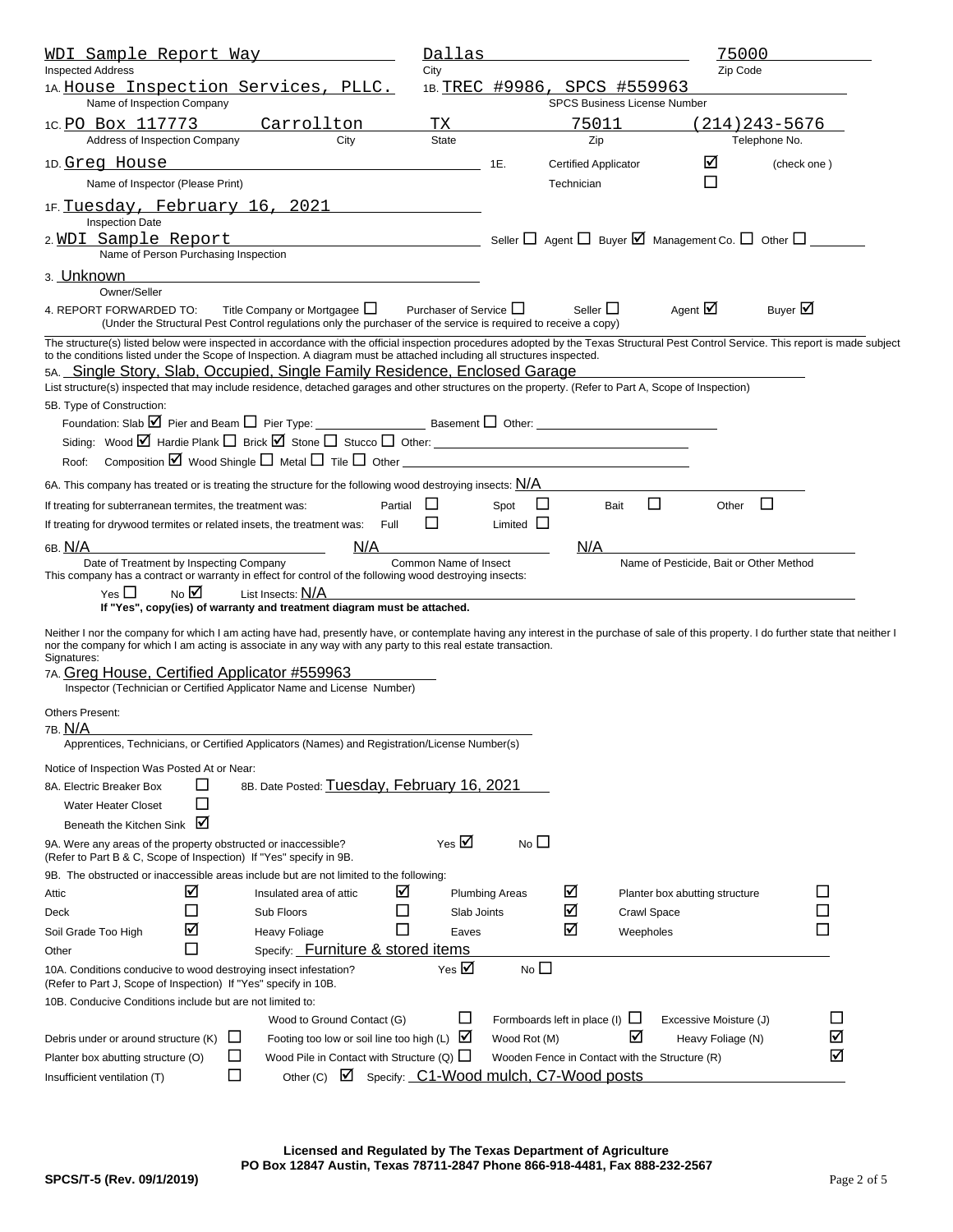| <u>WDI Sample Report Way</u>                                                                                                                                                                                                                                                                                                                                                                                          | Dallas                                             |                |            |                                 | 75000                                 |                 |  |  |
|-----------------------------------------------------------------------------------------------------------------------------------------------------------------------------------------------------------------------------------------------------------------------------------------------------------------------------------------------------------------------------------------------------------------------|----------------------------------------------------|----------------|------------|---------------------------------|---------------------------------------|-----------------|--|--|
| <b>Inspected Address</b><br>11. Inspection Reveals Visible Evidence in or on the structure:                                                                                                                                                                                                                                                                                                                           | City<br>Active Infestation<br>Previous Infestation |                |            |                                 | Zip Code<br><b>Previous Treatment</b> |                 |  |  |
| 11A. Subterranean Termites                                                                                                                                                                                                                                                                                                                                                                                            | Yes $\Box$                                         | No $\boxtimes$ | Yes $\Box$ | No $\overline{\mathbf{\Sigma}}$ | Yes $\boxtimes$                       | No <sub>1</sub> |  |  |
| 11B. Drywood Termites                                                                                                                                                                                                                                                                                                                                                                                                 | Yes $\Box$                                         | No $\nabla$    | Yes $\Box$ | No $\nabla$                     | Yes $\square$                         | No $\boxtimes$  |  |  |
| 11C. Formosan Termites                                                                                                                                                                                                                                                                                                                                                                                                | Yes $\Box$                                         | No $\boxtimes$ | Yes $\Box$ | No $\boxtimes$                  | Yes $\Box$                            | No $\nabla$     |  |  |
| 11D. Carpenter Ants                                                                                                                                                                                                                                                                                                                                                                                                   | Yes $\square$                                      | No $\boxtimes$ | Yes $\Box$ | No $\boxtimes$                  | Yes $\square$                         | No $\boxtimes$  |  |  |
| 11E. Other Wood Destroying Insects<br>Specify:                                                                                                                                                                                                                                                                                                                                                                        | Yes $\Box$                                         | No $\nabla$    | Yes $\Box$ | No $\overline{\mathbf{M}}$      | Yes $\square$                         | No $\boxtimes$  |  |  |
| 11F. Explanation of signs of previous treatment (including pesticides, baits, existing treatment stickers or other methods) identified:<br>Apparent drill holes.                                                                                                                                                                                                                                                      |                                                    |                |            |                                 |                                       |                 |  |  |
| 11G. Visible evidence of: $N/A$ has been observed in the following areas: $N/A$                                                                                                                                                                                                                                                                                                                                       |                                                    |                |            |                                 |                                       |                 |  |  |
| If there is visible evidence of active or previous infestation, it must be noted. The type of insect(s) must be listed on the first blank and all identified infested areas of the property<br>inspected must be noted in the second blank. (Refer to Part D, E & F, Scope of Inspection)<br>12A. Corrective treatment recommended for active infestation or evidence of previous infestation with no prior treatment |                                                    |                |            |                                 |                                       |                 |  |  |
| as identified in Section 11. (Refer to Part G, H and I, Scope of Inspection)                                                                                                                                                                                                                                                                                                                                          |                                                    |                |            | Yes $\Box$                      |                                       | No $\boxtimes$  |  |  |
| Yes $\boxtimes$<br>No $\square$<br>12B. A preventive treatment and/or correction of conducive conditions as identified in 10A & 10B is recommended as follows:<br>Specify reason: M- Wood Rot, L- High Soil Line<br>Refer to Scope of Inspection Part J                                                                                                                                                               |                                                    |                |            |                                 |                                       |                 |  |  |
|                                                                                                                                                                                                                                                                                                                                                                                                                       |                                                    |                |            |                                 |                                       |                 |  |  |

**Diagram of Structure(s) Inspected** The inspector must draw a diagram including approximate perimeter measurements and indicate active or previous infestation and type of insect by using the following codes: E-Evidence of infestation; A-Active; P-Previous; D-Drywood Termites; S-Subterranean Termites; F-Formosan Termites; C-Conducive Conditions; B-Wood Boring Beetles; H-Carpenter Ants; Other(s) - Specify M- Wood rot, L- High soil line, R- Wood fence, N- Heavy foilage, C1- Wood mulch, C7- Wood posts, PST-Previous treatment



\*\*\* DRAWING NOT TO SCALE \*\*\*

See sections 12A & 12B for any treatment and/or correction of conducive conditions recommended. All other conducive conditions appear to be by design of the property.

Additional Comments No active WDI infestation of any type observed at accessible areas at this date and time. No mud tubes, frass, powder, exit holes, or swarmers. See Sections 12A & 12B for any treatment and/or correction of conducive conditions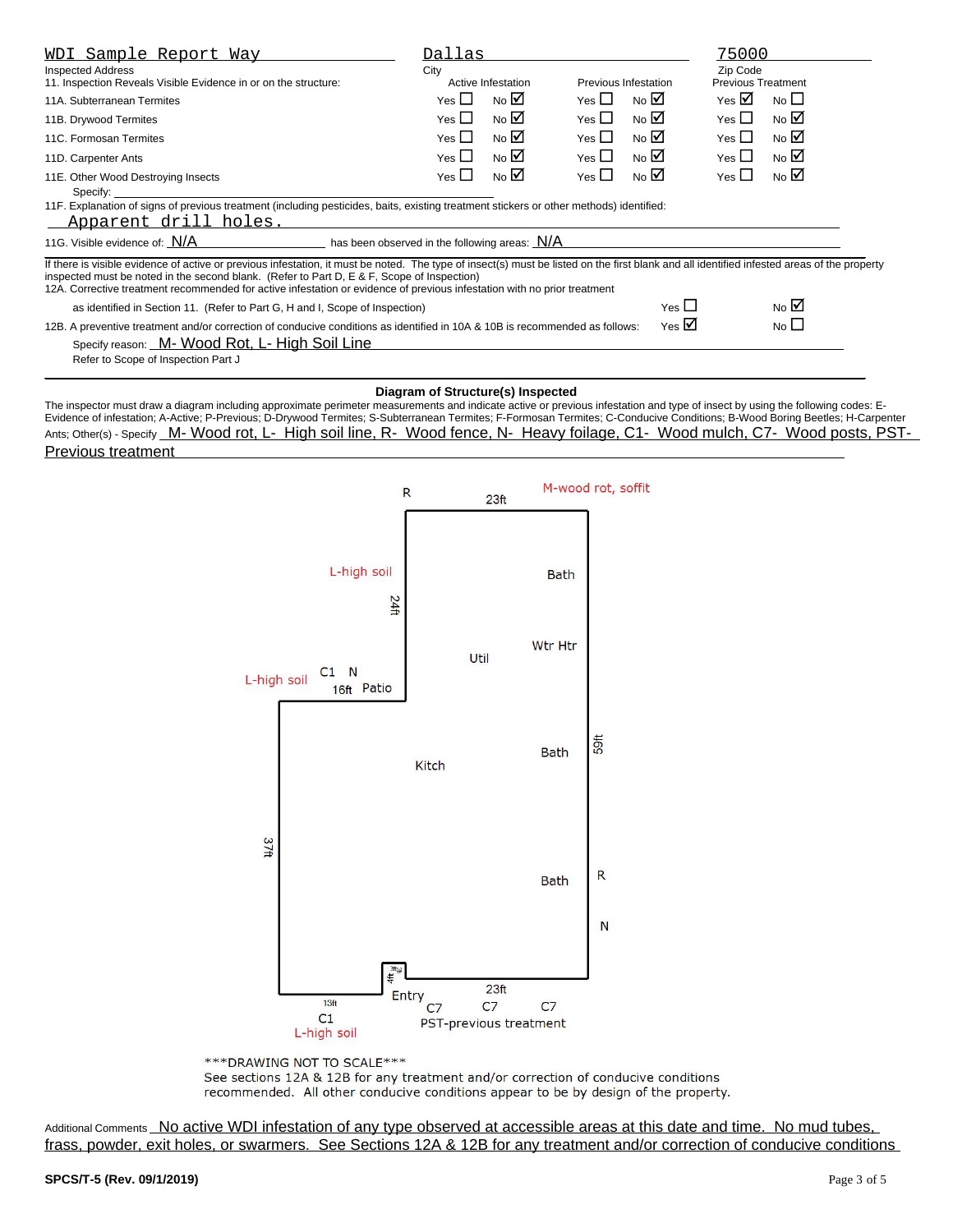recommended. All other conducive conditions appear to be by design of the property.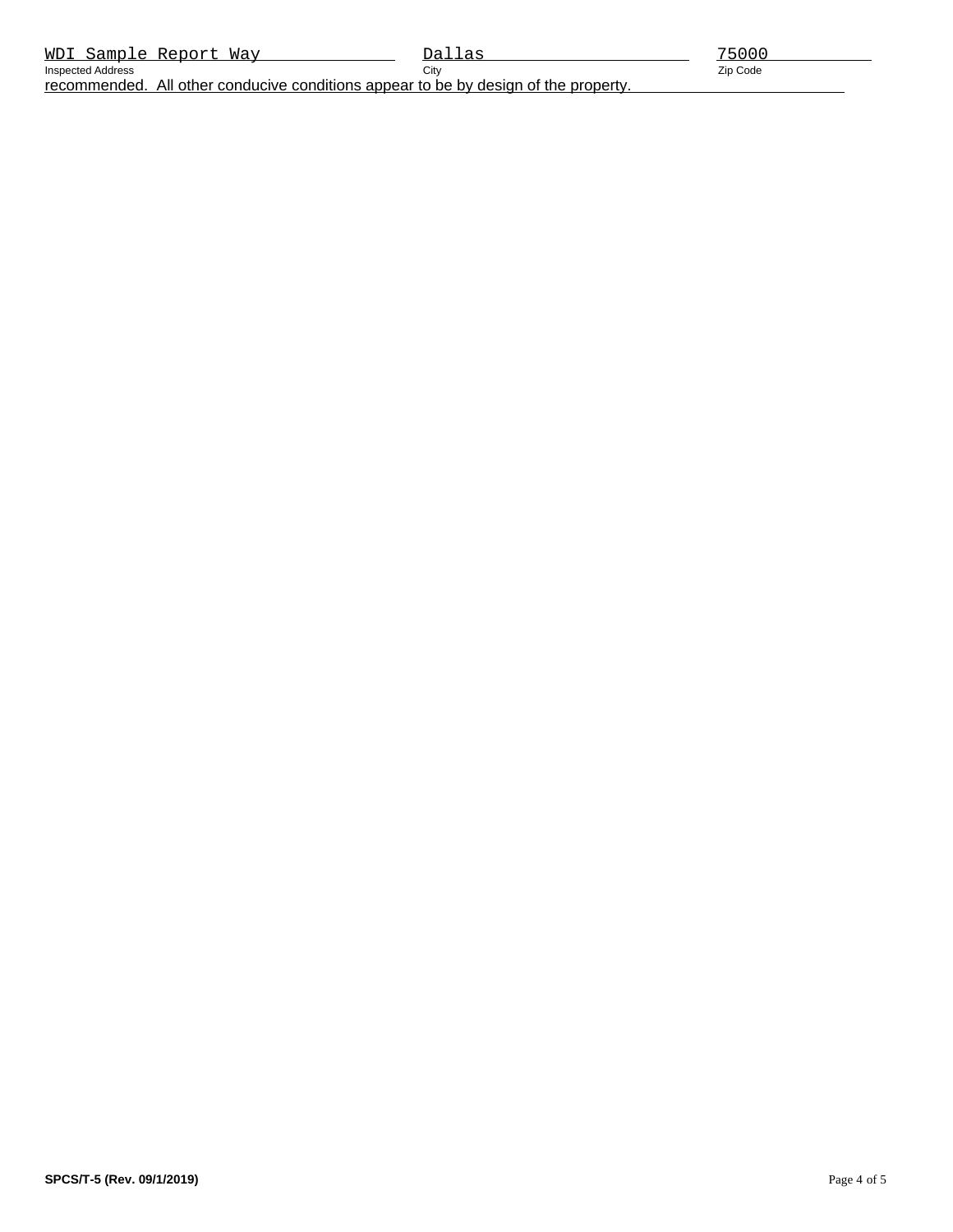| WDI Sample Report Way                                                                                                                                                                                                                                                                                                                            | Dallas                        | 75000    |  |  |  |  |
|--------------------------------------------------------------------------------------------------------------------------------------------------------------------------------------------------------------------------------------------------------------------------------------------------------------------------------------------------|-------------------------------|----------|--|--|--|--|
| <b>Inspected Address</b>                                                                                                                                                                                                                                                                                                                         | City                          | Zip Code |  |  |  |  |
|                                                                                                                                                                                                                                                                                                                                                  | <b>Statement of Purchaser</b> |          |  |  |  |  |
| I have received the original or a legible copy of this form. I have read and understand any recommendations made. I have also read and understand the "Scope of Inspection." I<br>understand that my inspector may provide additional information as an addendum to this report.<br>If additional information is attached, list number of pages: |                               |          |  |  |  |  |
| Signature of Purchaser of Property or their Designee                                                                                                                                                                                                                                                                                             | Date                          |          |  |  |  |  |
|                                                                                                                                                                                                                                                                                                                                                  |                               |          |  |  |  |  |
| <b>Customer or Designee not Present</b><br><b>Buvers Initials</b>                                                                                                                                                                                                                                                                                |                               |          |  |  |  |  |